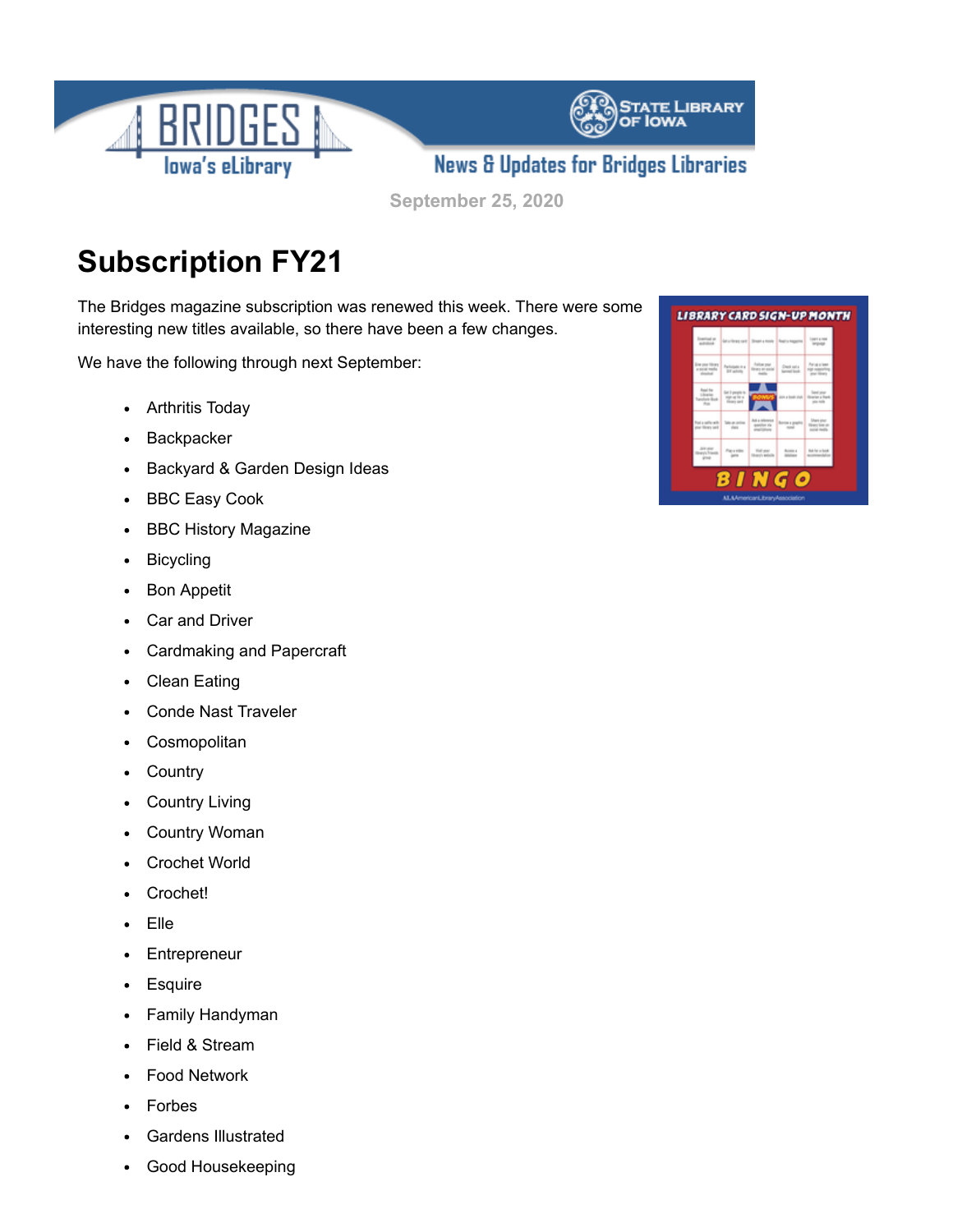- Good Organic Gardening
- Guideposts
- Guitar Player
- Harper's Bazaar
- Health & Fitness
- HGTV
- History Revealed
- Home Business Magazine
- Home Design
- Horse and Rider
- House Beautiful
- How It Works
- $\bullet$  Inc.
- Kiplinger's Personal Finance
- Macworld
- Men's Health
- Mother Jones
- Motor Trend
- Mysterious Ways
- New York Magazine
- Newsweek
- O The Oprah Magazine
- OK!
- Outside Magazine
- Oxygen
- PC Magazine
- PCWorld
- Poets & Writers Magazine
- Popular Mechanics
- Popular Science
- Prevention
- Quilters Companion
- Quilter's World
- Reader's Digest
- Road & Track
- Rolling Stone
- Runner's World